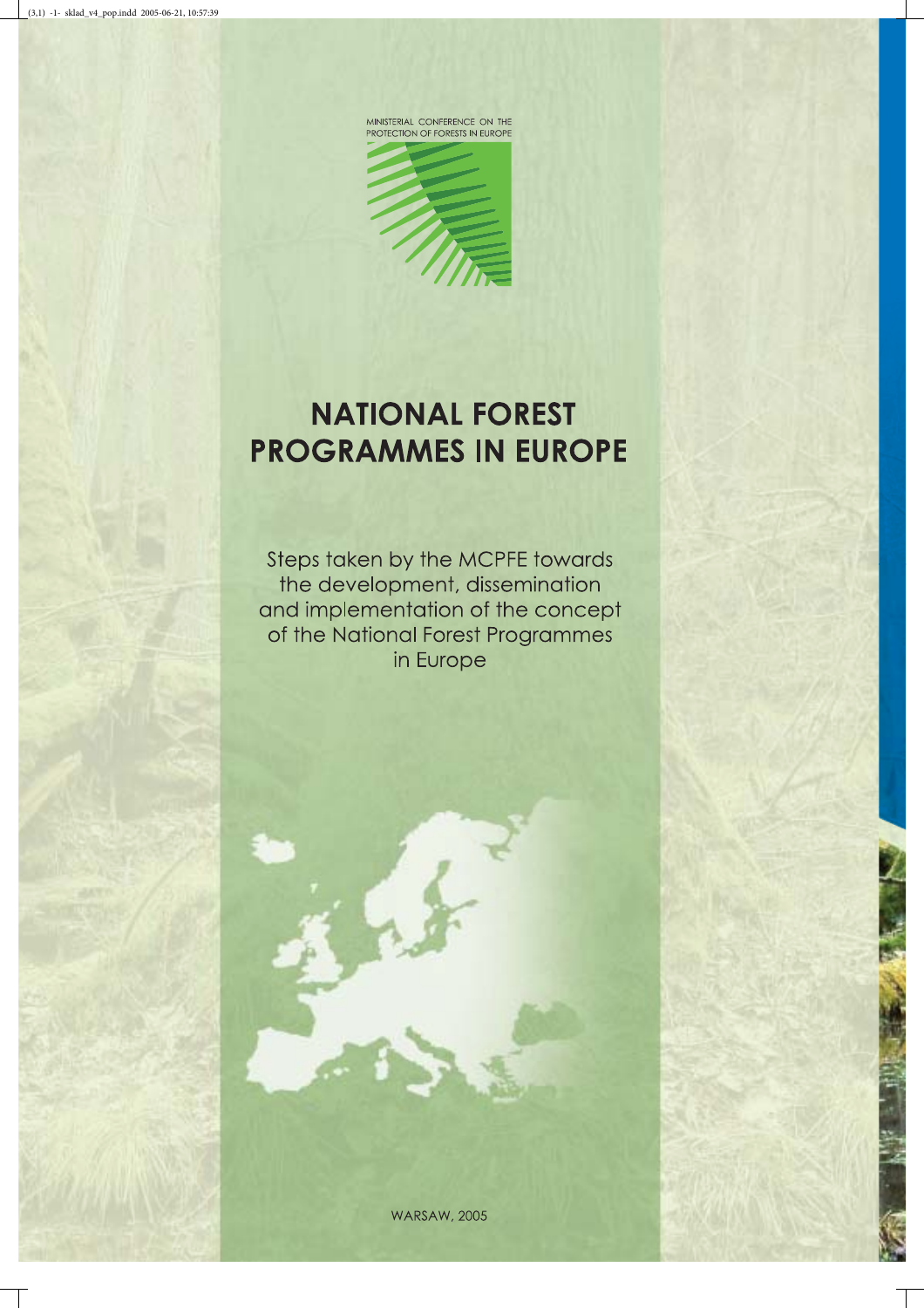# **Introduction**

The Ministerial Conference on the Protection of Forests in Europe (MCPFE) has been working on a concept of the national forest programmes (nfps) in the pan-European context since 1998. Two workshops (Tulln, Austria 1999; Lillehammer, Norway, 2001) and the Preparatory Group on the national forest programmes (Riga, Latvia, 2002) resulted in the foundation of the MCPFE Approach to National Forest Programmes in Europe.

In April 2003, at the Vienna Conference, the Ministers responsible for forests from 40 European countries and the European Community endorsed the Vienna Declaration and the five Vienna Resolutions. The Annex to Vienna Resolution 1: "Strengthen Synergies for Sustainable Forest Management in Europe Through Cross-Sectoral Co-operation and National Forest Programmes" embraced the MCPFE Approach to National Forest Programmes in Europe.

Building on the consensus achieved by the Intergovernmental Panel on Forests (IPF) and its successor, the Intergovernmental Forum on Forests (IFF), the MCPFE shares the following approach to the nfps in Europe:

"A national forest programme constitutes a participatory, holistic, inter-sectoral and iterative process of policy planning, implementation, monitoring and evaluation at the national and/or sub-national level in order to proceed towards the further improvement of sustainable forest management as defined in Helsinki Resolution H1, and to contribute to sustainable development. It

 is based on national sovereignty and country leadership and on long-term high level political commitment,

> makes best use of existing capacities and is supportive to the development of intellectual, human and institutional capacity in the field of sustainable forest management".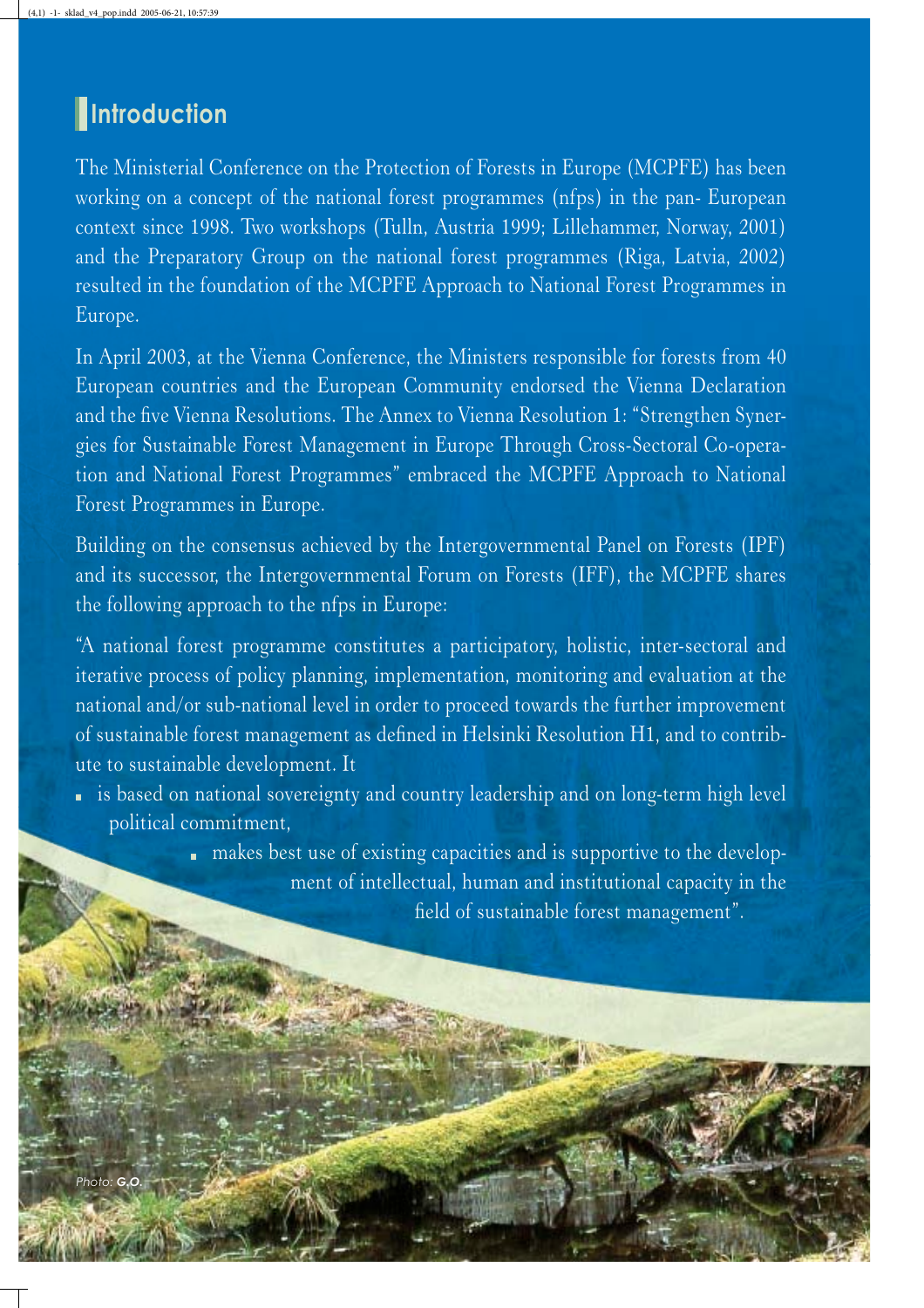## **Principles of nfps in Europe<sup>1</sup> :**

- **Participation**
- Holistic and inter-sectoral approach
- **I** Iterative process with long-term commitment
- Capacity-building
- Consistency with national legislation and policies
- **Integration with national sustainable development strategies**
- Consistency with international commitments recognizing synergies between international forest-related initiatives and conventions
- **Institutional and policy reform**
- Ecosystem approach
- **Partnership for implementation**
- Raising awareness

<sup>1</sup> MCPFE (2003), Annex to Vienna Resolution 1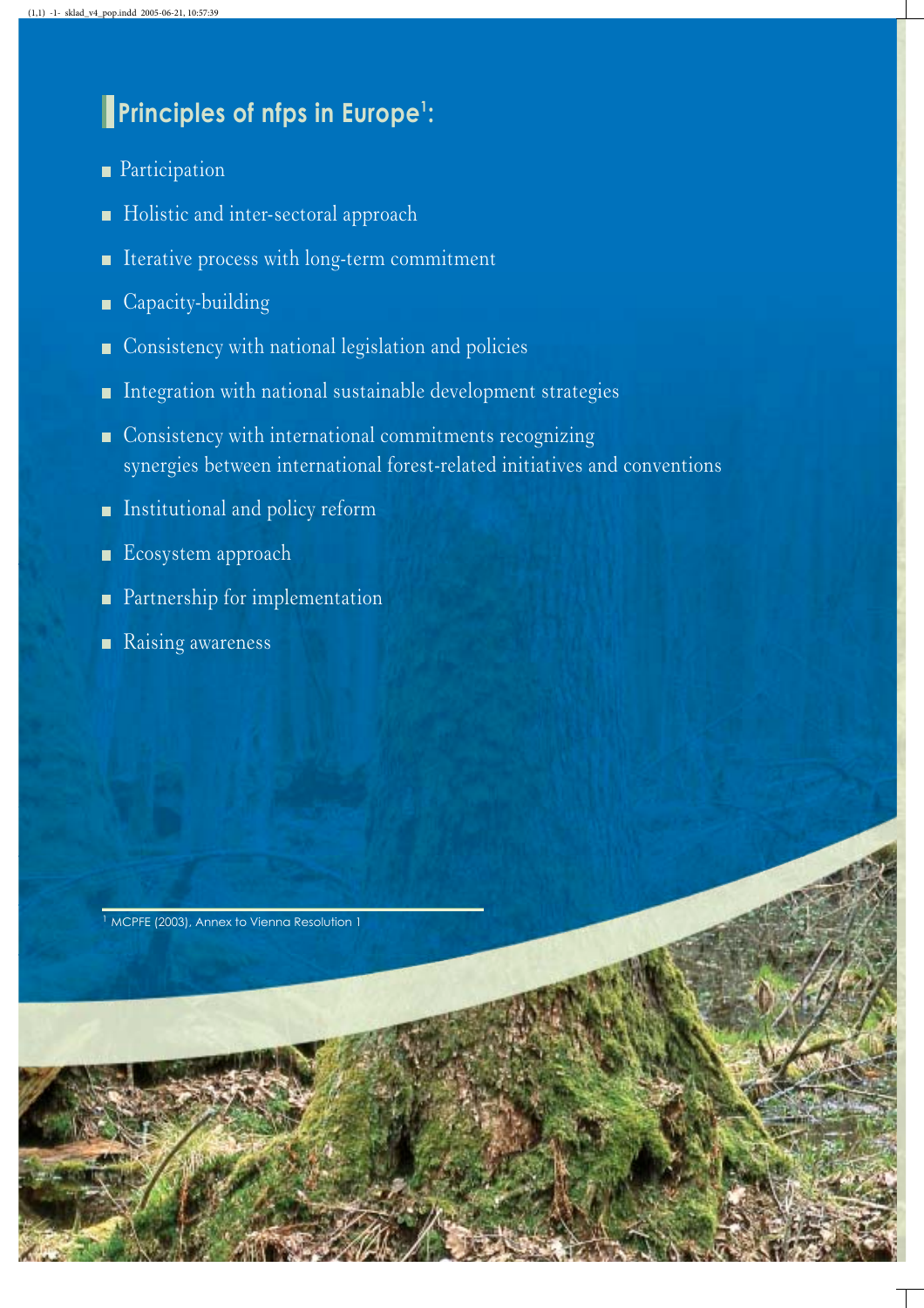## **Status of the National Forest Programmes in Europe**

The results of the survey conducted by the MCPFE Liaison Unit Warsaw

In 2004, in order to review the status of the nfps in Europe, the MCPFE Liaison Unit Warsaw conducted a survey among the signatory states. A questionnaire relating to the establishment, progress and evaluation of the nfps was sent out to 44 countries and a response was received from 23, among which 20 are currently formulating and/or implementing national forest programmes in line with the MCPFE approach. Three countries have put other processes equivalent to the nfps in place. In most countries the ministries responsible for forests have initiated and coordinated the nfps.



Countries that have not responded

| 1. Stages of the nfp |        |        | Republic |         |        |        |        |        |              |  | Luternburg | Netherlands |        |               |   |             |  | Syleder, iterators |  |
|----------------------|--------|--------|----------|---------|--------|--------|--------|--------|--------------|--|------------|-------------|--------|---------------|---|-------------|--|--------------------|--|
|                      | AUSTIO | $-180$ | Denmont  | Findono | Fronce | Cermon | Hungon | Teland | individualid |  |            | Norworl     | Poiono | Portugal drio |   | Russic Coin |  | Jr Judine          |  |
| Formulation          |        |        |          |         |        | n      |        | Г      |              |  |            |             |        | г             | г |             |  |                    |  |
| Implementation       | П      |        |          |         |        |        |        |        |              |  | П          |             |        |               |   |             |  |                    |  |
| Evaluation           |        |        | П        |         |        |        |        |        |              |  |            |             |        |               |   |             |  |                    |  |

The results of the survey showed that the majority of the countries are at the stage of formulation and implementation of the nfps. Portugal and Luxemburg are experiencing the formulation and implementation concurrently. In Germany and Ireland the implementation takes place along with the evaluation phase.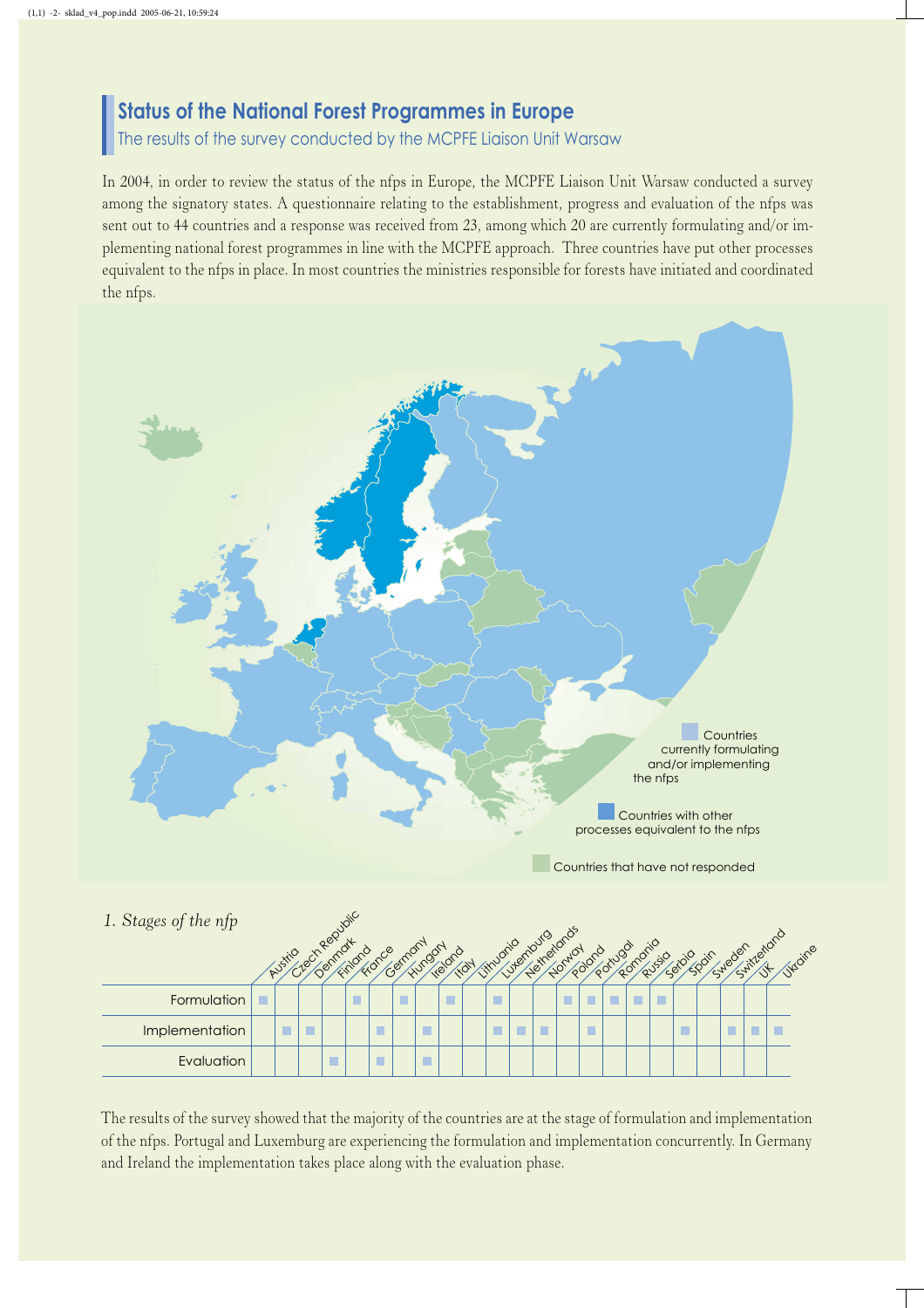#### *2. Reason for initiation*

The variety of reasons for launching the nfps indicated by responding countries included:

- a need to comply with international commitments signed by governments, ċ
- a call for integration of forests with other sectors relevant to forestry, Ė
- devolution of institutions, ŕ
- exploration of existing and future challenges as regards the development of the forest sector, ŕ
- a need for outdated forest strategies to be replaced, ċ
- a reduction of negative impacts on forests. ŕ

#### *3. Nfps and forest legislation*

Different effects of the nfps on forest legislation were reported. The nfps:

- **integrate international forest-related commitments** and legislative acts (CBD, UNFCCC, UNCCD, IPF/IFF/UNFF, MCPFE, Natura 2000),
- have strong influence on the existing legislation acts,
- are a basis for the amendment and revision of forest law, ŕ
- consolidate existing national forest and forest-related legislative acts.

The nfp documents have legally binding status in 5 countries.

#### *4. Public participation in the nfps*

Societies participate actively in the nfps, though the patterns of public participation vary significantly. The most common form of participation is an exchange of information and consultation during the process. Taking an active part in the decision making process by society was reported in a few cases.

#### *5. Evaluation of the nfps*

In the majority of responding countries the nfps include different types of evaluation. Continuous evaluation was reported most often (from 11 countries). The intermediary evaluation was indicated by 6 respondents, and final evaluation by 2 respondents.

#### *6. SFM monitoring*

Monitoring of SFM is included in the nfps in the majority of the countries. The activity is conducted using a variety of measurement tools, among which the MCPFE Criteria and Indicators (C&I) are the most frequent:

#### Measurement tools used in SFM monitoring

| Measurement tools       | Number of countries |  |  |  |  |  |  |  |
|-------------------------|---------------------|--|--|--|--|--|--|--|
| MCPFE C&I               | 14                  |  |  |  |  |  |  |  |
| <b>National C&amp;I</b> | 9                   |  |  |  |  |  |  |  |
| <b>Target levels</b>    | 8                   |  |  |  |  |  |  |  |
| <b>Baselines</b>        | $\overline{A}$      |  |  |  |  |  |  |  |
| Other                   | 3                   |  |  |  |  |  |  |  |

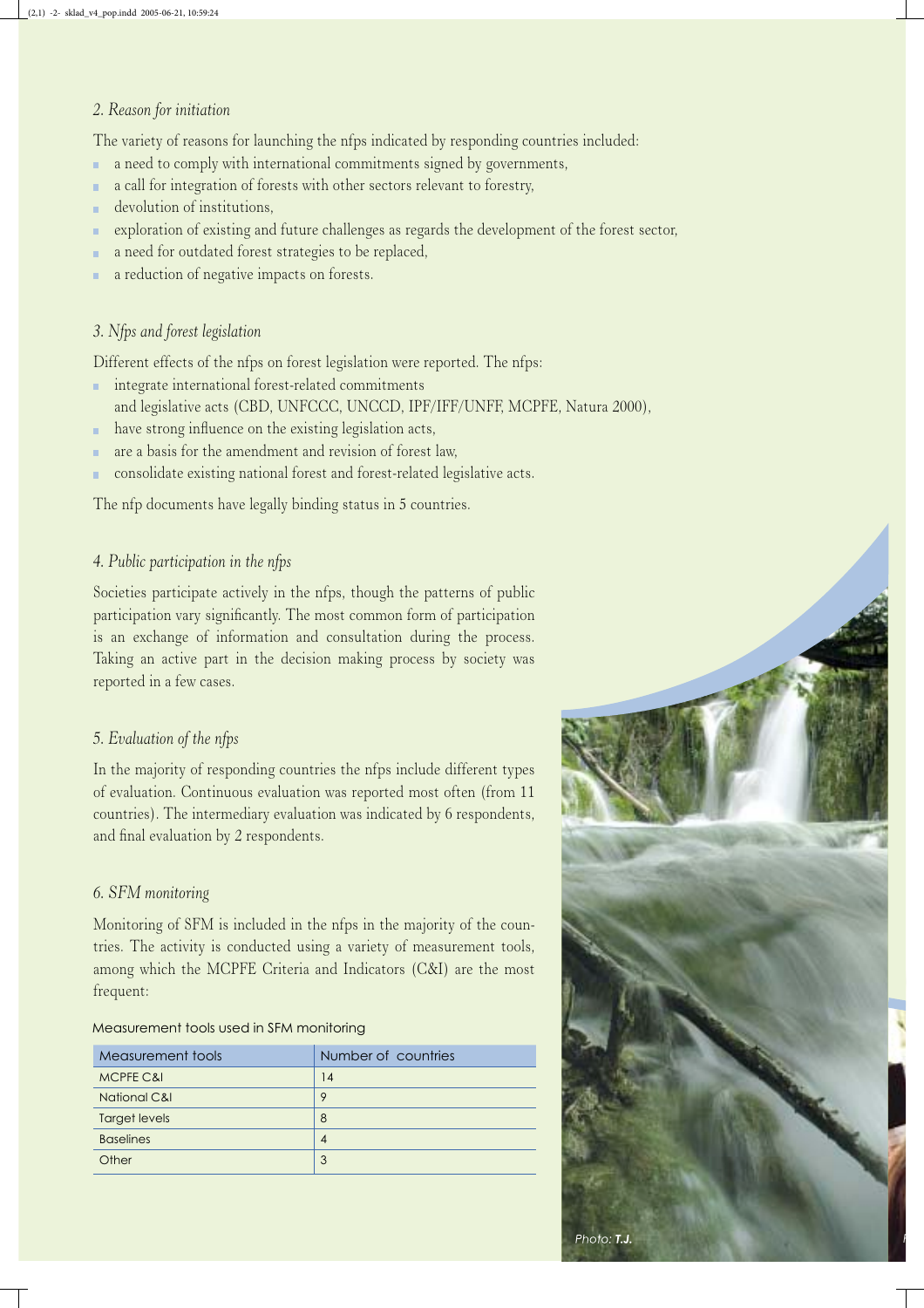### **Lessons Learnt and Experiences Shared: the MCPFE workshop on nfps, 2004**

The MCPFE workshop on "Exchanging country's experiences in the nfp processes on the practical application of the MCPFE Approach to the nfps in Europe"<sup>2</sup> took place on 22-24 November 2005, in Gdańsk, Poland. Three thematic sessions were held, and the following issues highlighted:

*1. Integration of international commitments with national forest policies* 

 The nfps can be used in building an effective dialogue at different levels and among different forest-relevant stakeholders. The nfp process can serve as a communication channel to capture national experiences on SFM and can give feedback to the higher international forest-policy fora. With a view to the role of the nfps in the international forest-policy dialogue being enhanced, the following suggestions were made:

- exchanging information on international agreements (and their implementation) with the emphasis on transferring the information to stakeholders at the national and regional levels within each country,
- using the nfps as an interface to integrate forest concerns and develop consistency across different sectoral policies,
- $\blacksquare$  strengthening the understanding of the nfps at the international level,
- making every effort to gain strong political commitment.
- *2. Mechanisms for cross-sectoral co-ordination and public participation developed by countries in the nfp processes*

 A number of countries in Europe are currently in the process of identifying and engaging stakeholders. Several countries are dealing with participation and are clarifying the mandates of all involved. The overall tendency is for a new culture of discussion to take over from the traditional top-down forest policy planning in place previously. Successful participation could be assured by:

- clear structures and mandates for all stakeholders engaged in the nfps (in line with procedures agreed upon and made clear at the beginning of the nfp process),
- **Exercise 1** legitimate and balanced representation of the stakeholders,
- clearly allocated responsibilities for implementation among all involved,
- increased awareness of the impact, benefit, and relevance of forestry to all stakeholders,
- **proactive addressing of stakeholders' concerns.**

 Difficulties with engaging representatives of other sectors – reflecting a lack of interest in, and widespread knowledge of the opportunities and benefits for stakeholders are seen as the main obstacles to cross-sectoral coordination activities. These difficulties could be overcome by:

- **providing information that demonstrates the benefits and full value of forestry to other sectors,**
- developing communication skills,
- **demonstrating achievements,**
- including the effectiveness of cross-sectoral cooperation as a part of the overall evaluation of nfp,
- revealing and resolving conflicts arising during the nfp process.

 $2$  To obtain a full version of the outcome of the workshop and other documents related to this event, please visit MCPFE website: http://www.mcpfe.org/

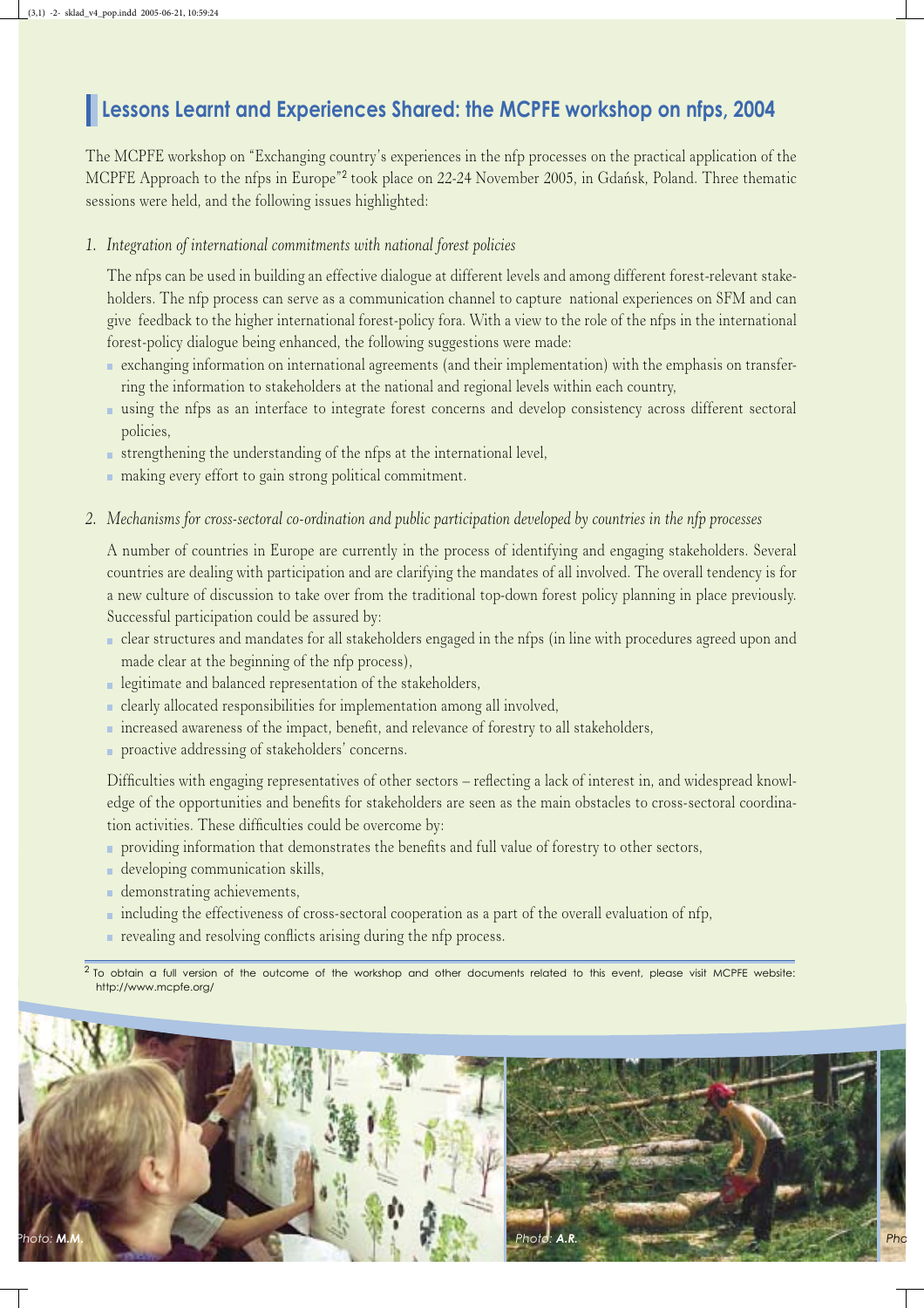#### *3. Assessment of existing capacities in the context of the nfps* & *experiences and lessons learnt concerning the evaluation of the nfp process*

 Although capacity-building is both time and resource intensive, it is seen as an essential part of the nfp process. An assessment of existing and required capacities is an important prerequisite to the nfps. Efficient capacitybuilding procedures should include:

- combination of issues to encourage wide use of limited resources,
- balanced consultation as a key to successful learning,
- **investment** in all stakeholders,
- **best use of available scientific expertise,**
- communication, training and education,
- **investment** in up-to-date technologies,
- feedback on experiences (learning by doing).

 In order to "not to get lost in the process" there is a call for establishment of systems enabling comparisons with other programmes and strategies and for continuous evaluation. These are seen to be complex tasks, when the iterative character of the nfp is recalled, as well as the need for the new circumstances developing during the process to be adapted to. Effective evaluation procedures should encompass:

- the establishing of criteria and goals on the basis of consultation with all participants prior to the start of the process,
- a form of evaluation agreed at the outset,

*oto: A.R. Photo: G.O.*

- a focus on the nfp process and its inputs, impacts, outputs and outcomes,
- all aspects of SFM,
- a demonstration of the impact evaluation exerts.

Evaluation should be independent and conducted by internal and external actors.

## **References**

MCPFE 2003. Vienna Declaration and Vienna Resolutions. Adopted at the Fourth Ministerial Conference on the Protection of Forests in Europe. **http://www.mcpfe.org**

MCPFE 2004. Minutes of the workshop: "Exchanging country's experiences in the nfp processes on the practical application of the MCPFE Approach to the nfps in Europe." **http://www.mcpfe.org/documents/minutes/arcdoc/work/**